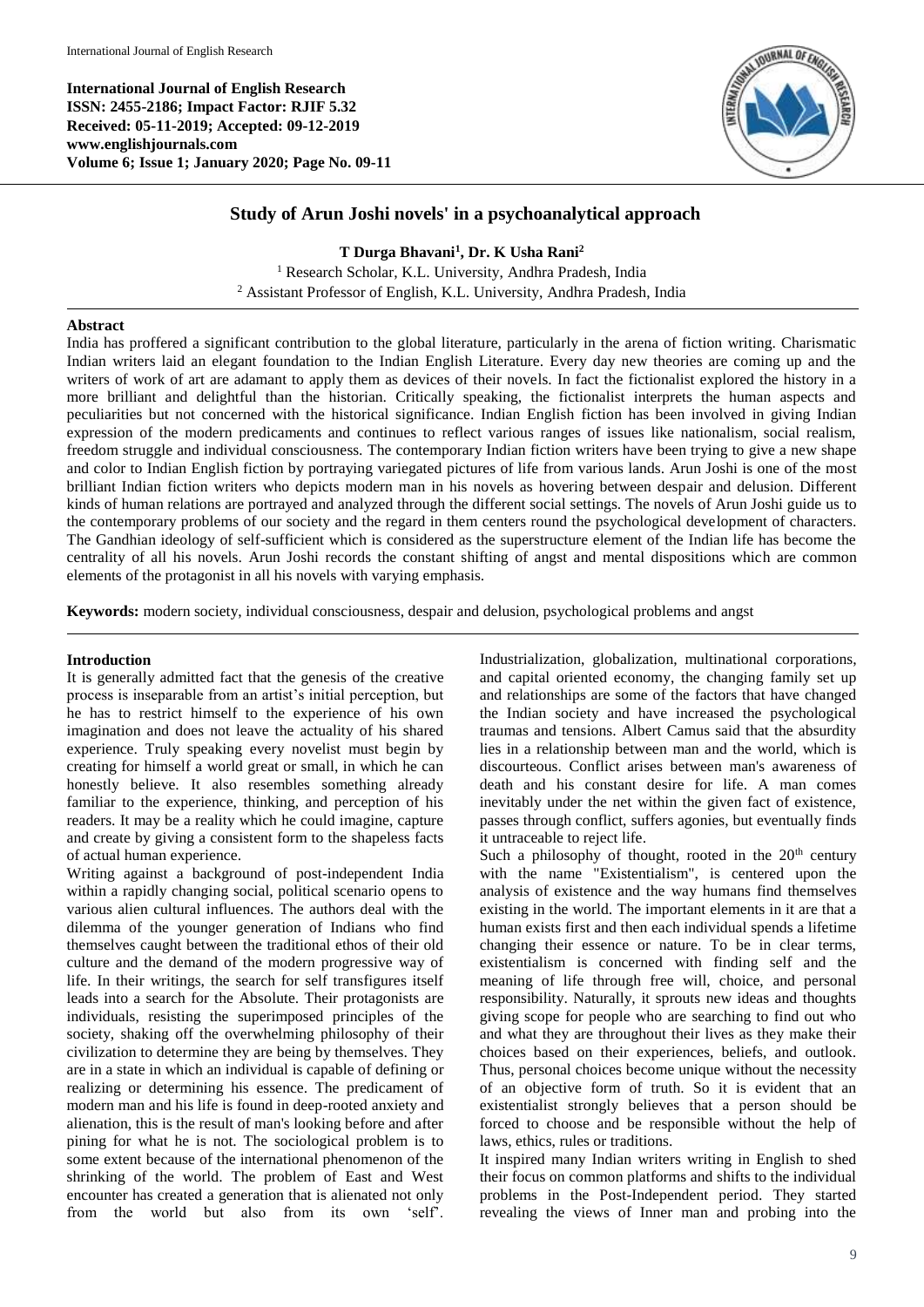individual psyche and for self-introspection. Existential dilemmas and social psychological predicaments have persuaded Indian writers in English during 60's-70s to contemplate more on the existing environment of loneliness, isolation, corruption and the quest for meaning, finitude, alienation, death, despair, anxiety, boredom, responsibility, freedom and unfulfilled emotional life.

At this juncture, Arun Joshi is distinguished from other Indian English writers because of his primary interests in the individual and the psychological complexities of his inner world. In the novels of Mulk Raj Anand, Raja Rao, R K Narayan, Ruth Jhabvala, Kamala Markandaya, Manohar Malgonkar, and a host of others have been their stress on contemporary problems like social, economic, political and cultural. But Arun Joshi is not interested in the traditional themes as taken up by his predecessors. He deals with the psycho-existential problems of his characters. He paid his attention to existentialist philosophical issues and concerned himself with the ultimate aspects of life and the essence of universal truth. He constantly engages in the explorations of truth that lies within the human condition which often tends to be existential.

### **The Statement of the Problem**

The present article**,** "Study of Arun Joshi novels' in a psychoanalytical approach" explores through the protagonists of Arun Joshi who are confronted with the ferocious assaults of existence, yet they are free to make their choices of negating or accepting their existential situations. They may have the choice of becoming either rootless nihilist or committed and responsible individuals, Joshi delves deep into the inner recesses of the human psyche where he finds instincts and impulses at work; he seeks to apprehend the reality which leads him to the core of the truth of man's life. He realizes man's uniqueness and loneliness in an indifferent and inscrutable universe.

#### **Arun Joshi: Novels, themes, and characters**

Arun Joshi is a departure from the social realism of the early Indi-Anglican writers. He concentrates more on the interiority of experience than in depicting the surface reality. Like Kafka, Camus, Sartre, Ellison, and Malamud, Joshi is also concerned with the quest for meaning in life. "The Foreigner" (1968) deals with the theme of loneliness, alienation, and uncertainty of human love. The Protagonist Sindi Oberoi always feels loneliness as belongs to no country and no people. "The Strange Case of Billy Biswas" (1971) discusses the deep significance of primitive life as a better and alternative life to the civilized and cultured imperfect society. Various turnings of Billy's life give only ashes to the civilized world**.** "The Apprentice" (1974) predominately deals with the "New Slavery" that came into existence in post-independent India with new masters: Politicians, Officials, and the Rich. The protagonist Ratan Rathor is embroiled in the confusion of values and moral anarchy. "The Last Labyrinth" (1981) prize-winning novel explores the meaning of desire and resignation, illusion and reality and life and death. The novel deals with the longing for the essentials of the life of the narrator-hero Som Bhaskar. In "The City and The River" (1990) the author highlights the distressed caused by confusion of values generated by materialistic and corrupt society. In this novel, the prominent characters like The Grand Master carry with them a sense of alienation, pessimism, and loneliness.

### **Liberation through Wisdom**

This chapter focuses on Two novels of Arun Joshi named " The Foreigner" and The Strange Case of Billy Biswas". In the foreigner, Arun Joshi explores the individual consciousness of being isolated from the rest of the world. Joshi also shows how the absence of meaningful relationships becomes the greatest curse in Sindi's life. It leads to the detachment not only from self but also from his surroundings. His detachment transcends barriers of geography, nationality, and culture. The novel can be studied as a pure Existentialist in nature as it deals with the protagonists' loneliness and feelings of anguish emanating from his estrangement from the environment, tradition and his true self. He realizes the vanity of human achievements and the purposelessness of his life at the bare age of 25. June and Babu come closer to each other with the realization that their desire and attraction for each other is mutual. Unlike Sindi, Babu has his roots in India and represents the typical Indian fantasies. Babu sees America as a paradise for indulgence in free sex and where many dreams find expression. Babu fails in his studies but continues to love June. Arun Joshi describes Babu's sense of Indianness through his love for his elder sister and the fear of his father. But the second novel, "The Strange Case of Billy Biswas" is completely different from the first in all the concepts. But there is an underlying thread that shows some similarities. This novel presents a metaphysical quest and deals with the deeper meaning of human existence. Joshi, with this novel, made it clear that he surpasses sociocultural conservatism and enters into the realm of conflicts and confrontations between the inner and the outer world. This often leads to one's strangeness among one's own people, living in the same environment. In the first novel, Joshi interprets the themes of alienation and dispossession in terms of interpersonal and social relationships. "The Strange Case of Billy Biswas" is a sequel with regard to Sindhi's spiritual quest for identity in the modernized world.

## **The confrontation between Ideal and Real in "The Apprentice" and "The Last Labyrinth"**

Arun Joshi asserts that man must face nothing in order to become something. Nothingness is a presence within our own being. The novel, "The Apprentice" delves deep into the inner consciousness of the individual with a view to explore the mysterious world of the human soul. It is a kind of confrontation between the ideal and real that has to be gone through in order to come to one's own self. Ratan is a man thrown back upon him, left completely alone to struggle with the existential dilemma. He seems to be a victim of the petrified and frozen society of the modern world throughout the novel. Taking a different turn, Joshi jumps from the themes of alienation and dispossession to the protagonist's intense desire for name, fame, power and social status. In the earlier novels, the sense of alienation and disposition is intensified for various reasons. "The Last Labyrinth" is the extension of the earlier novel's existentialist's quest and explores the dilemma of existence in the life of Som Bhaskar's incessant urge to understand the labyrinth of life. It follows the pattern of 'withdrawal', 'return' in the life of its protagonist who passes from ignorance to affirmation which seems to be far-fetched. The novel is a kind of longing for the vitals of life in the mystical urge of Som, a plastic magnet and a millionaire. He lives in the anguish of alienation, but soon gets the